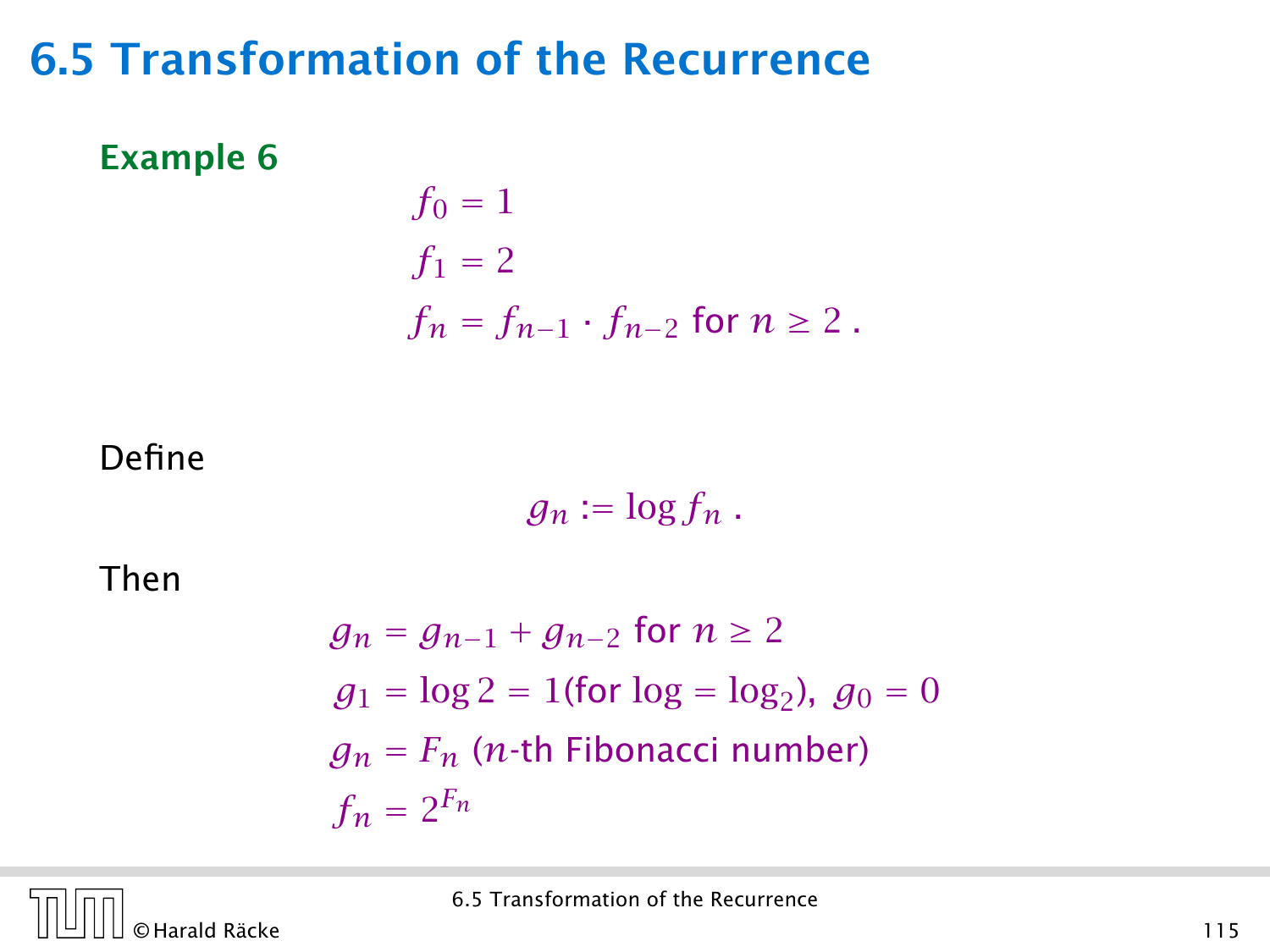# 6.5 Transformation of the Recurrence

### Example 7

$$
f_1 = 1
$$
  
 $f_n = 3f_{\frac{n}{2}} + n$ ; for  $n = 2^k, k \ge 1$ ;

Define

$$
g_k:=f_{2^k}.
$$

Then:

$$
g_0 = 1
$$
  

$$
g_k = 3g_{k-1} + 2^k, k \ge 1
$$

© Harald Räcke 116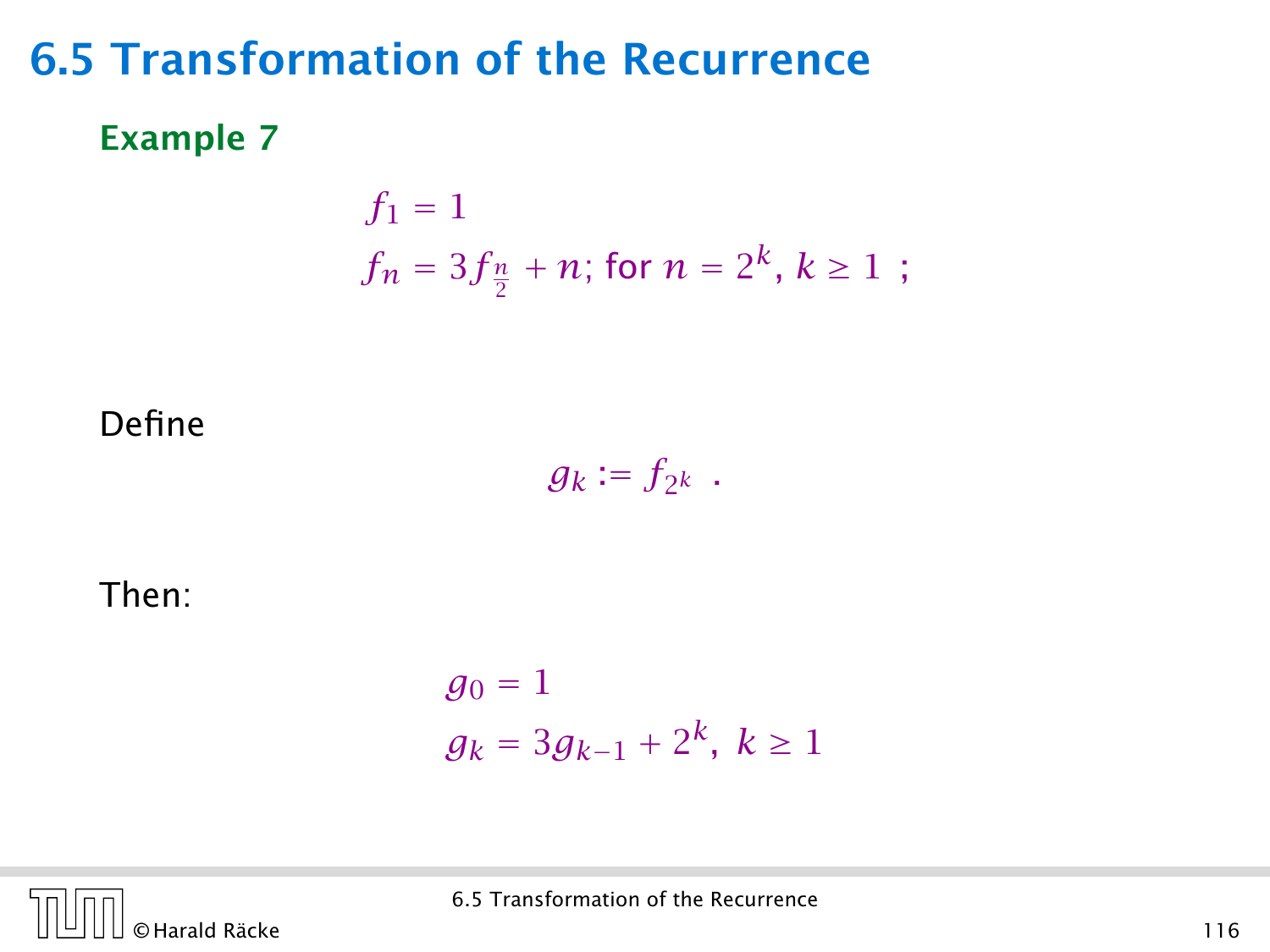## 6 Recurrences

We get

$$
g_k = 3 [g_{k-1}] + 2^k
$$
  
= 3 [3g\_{k-2} + 2^{k-1}] + 2^k  
= 3<sup>2</sup> [g\_{k-2}] + 32^{k-1} + 2^k  
= 3<sup>2</sup> [3g\_{k-3} + 2^{k-2}] + 32^{k-1} + 2^k  
= 3<sup>3</sup> g\_{k-3} + 3<sup>2</sup>2^{k-2} + 32^{k-1} + 2^k  
= 2<sup>k</sup> \cdot \sum\_{i=0}^{k} \left(\frac{3}{2}\right)^{i}  
= 2<sup>k</sup> \cdot \frac{\left(\frac{3}{2}\right)^{k+1} - 1}{1/2} = 3^{k+1} - 2^{k+1}

 $n<sub>f</sub>$ © Harald Räcke 117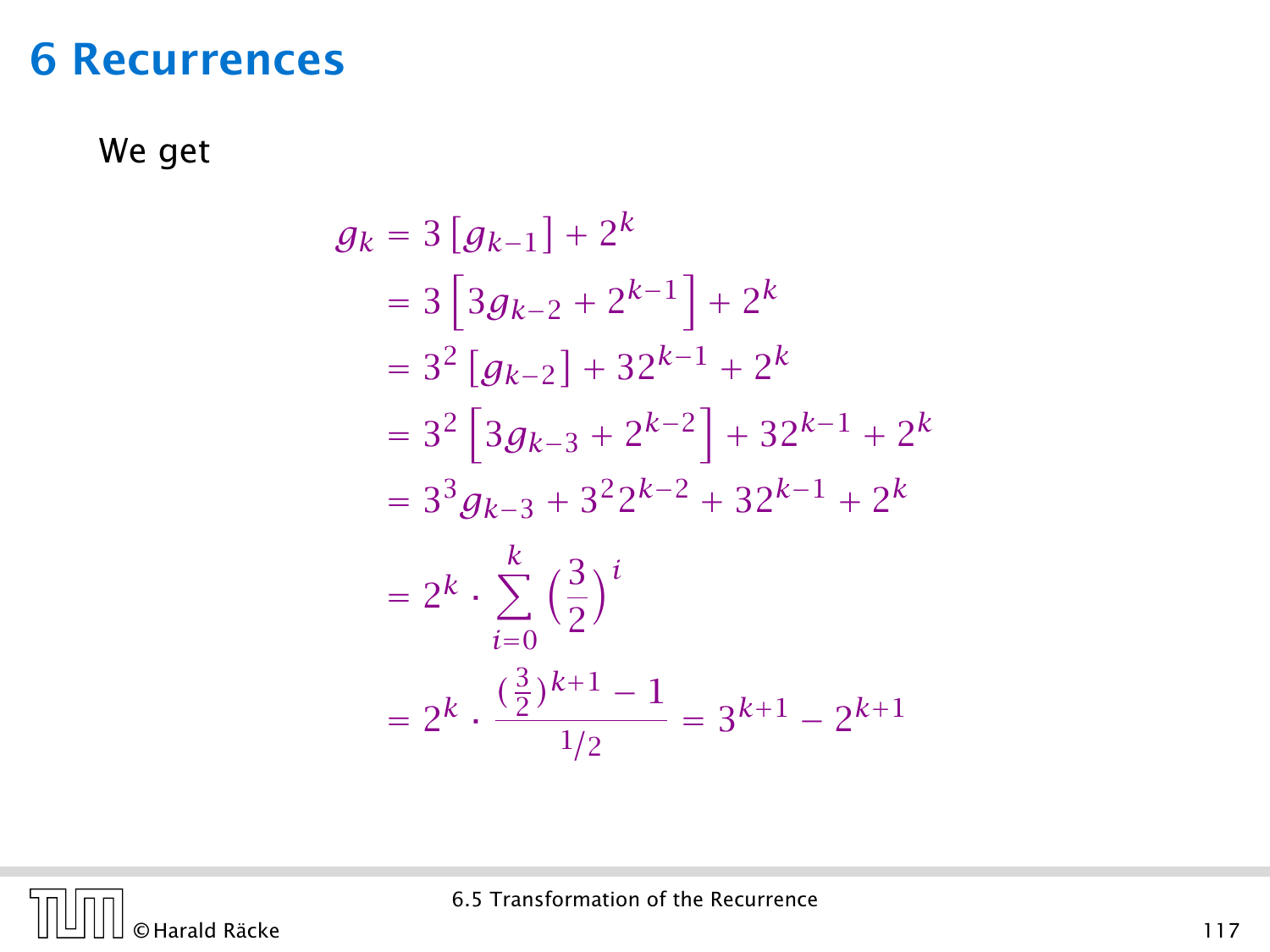# 6 Recurrences

Let  $n = 2^k$ :

$$
g_k = 3^{k+1} - 2^{k+1}, \text{ hence}
$$
  
\n
$$
f_n = 3 \cdot 3^k - 2 \cdot 2^k
$$
  
\n
$$
= 3(2^{\log 3})^k - 2 \cdot 2^k
$$
  
\n
$$
= 3(2^k)^{\log 3} - 2 \cdot 2^k
$$
  
\n
$$
= 3n^{\log 3} - 2n
$$